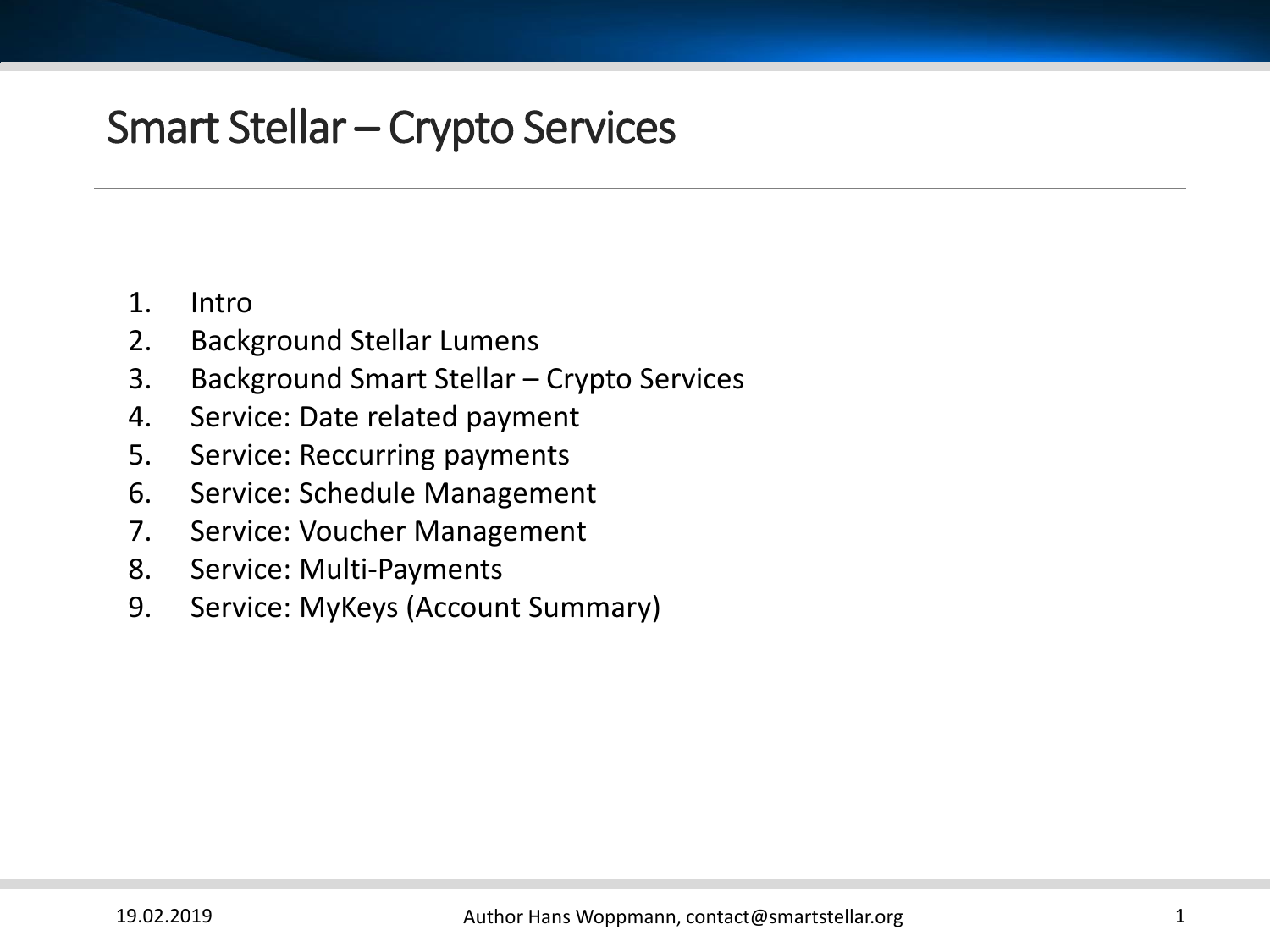Within the new decentralized blockchain systems Stellar Lumens has some unique features like fast transactions, very low fees and the ability to create "onchain" assets.

Smart Stellar is a platform and Web Wallet which enables additional services based on the Stellar Blockchain.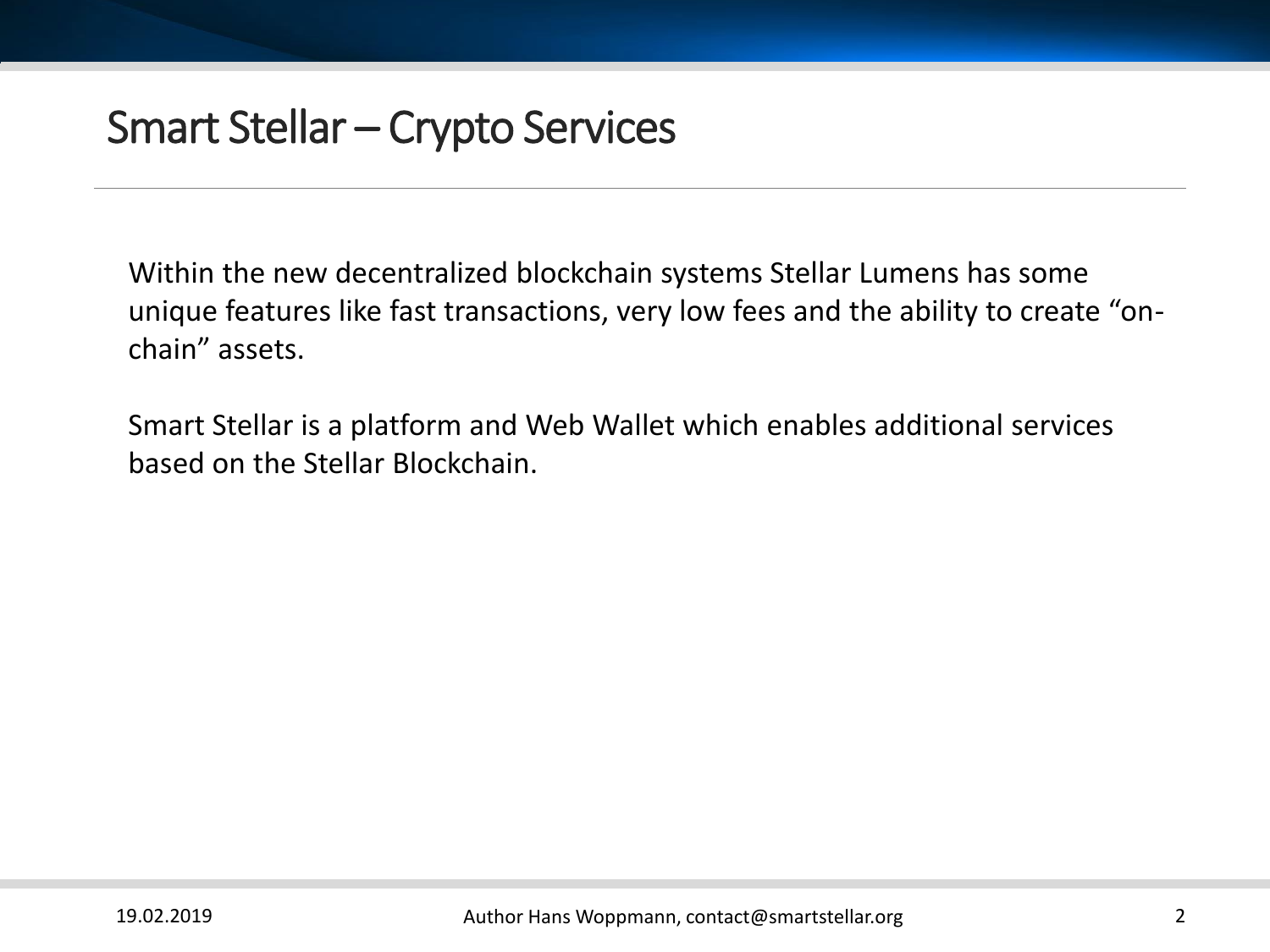### **Background Stellar Network**

- Stellar is a platform that connects banks, payments systems, and people. Integrate to move money quickly, reliably, and at almost no cost.
- Decentralized Network: Stellar.org
- Additional Information: https://www.lumenauts.com/explainers/stellar-assetsand-anchors

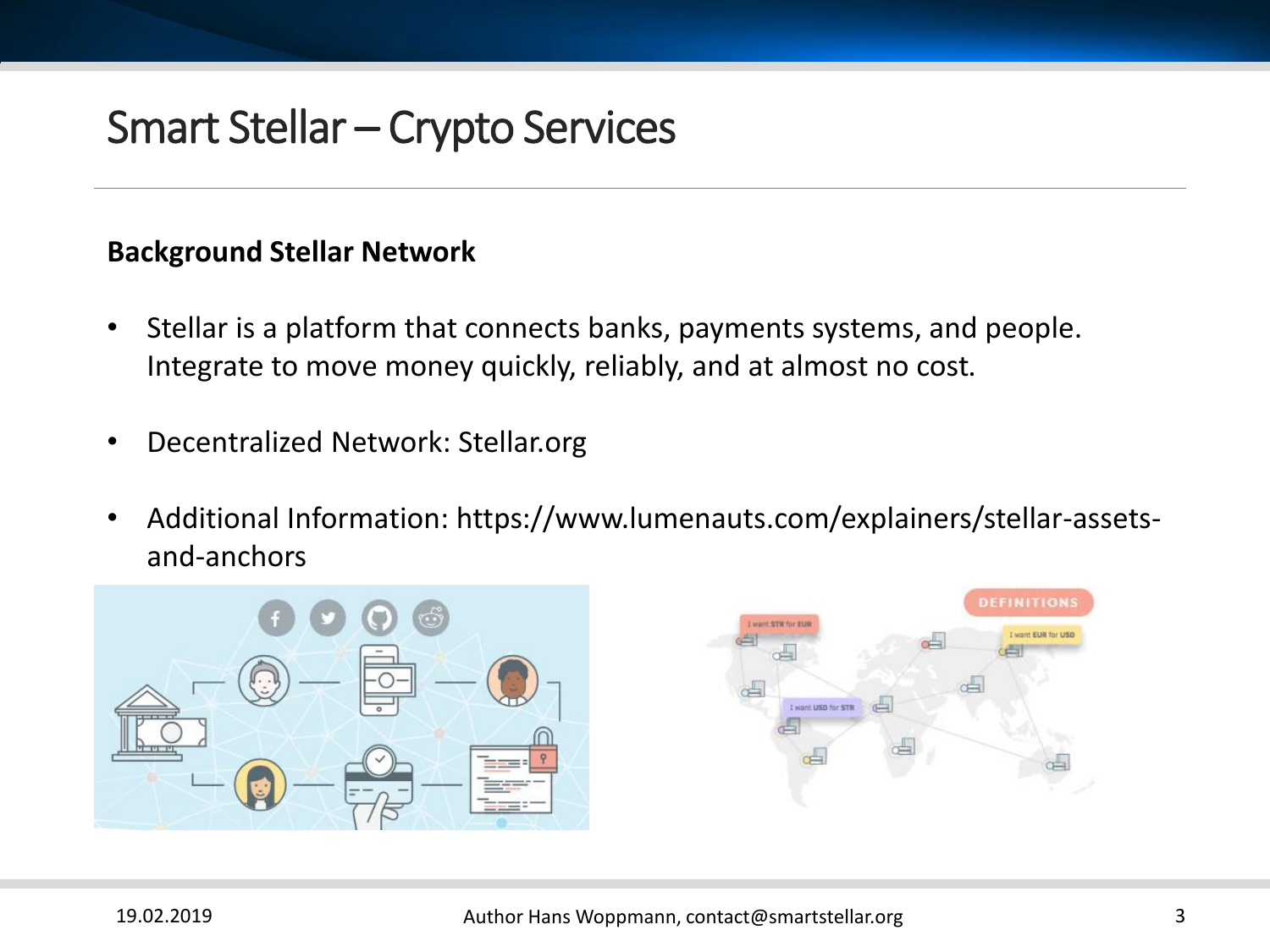### Advantages: speed, low fees and scalability



Multi-asset: Any currency or asset can be represented in the Stellar network.



Speed: Transactions are confirmed in 2-5 seconds.



Cost: Low fees.



 $\begin{array}{|c|} \hline \circ \end{array}$ 

**Compliance:** Allows FIs to perform KYC/AML checks when transacting.

**Scalability:** Can handle thousands of transactions per second.

**Safety:** Validators can choose which other members on the network they trust.

Also see https://www.youtube.com/watch?v=M3jX39Vb8qo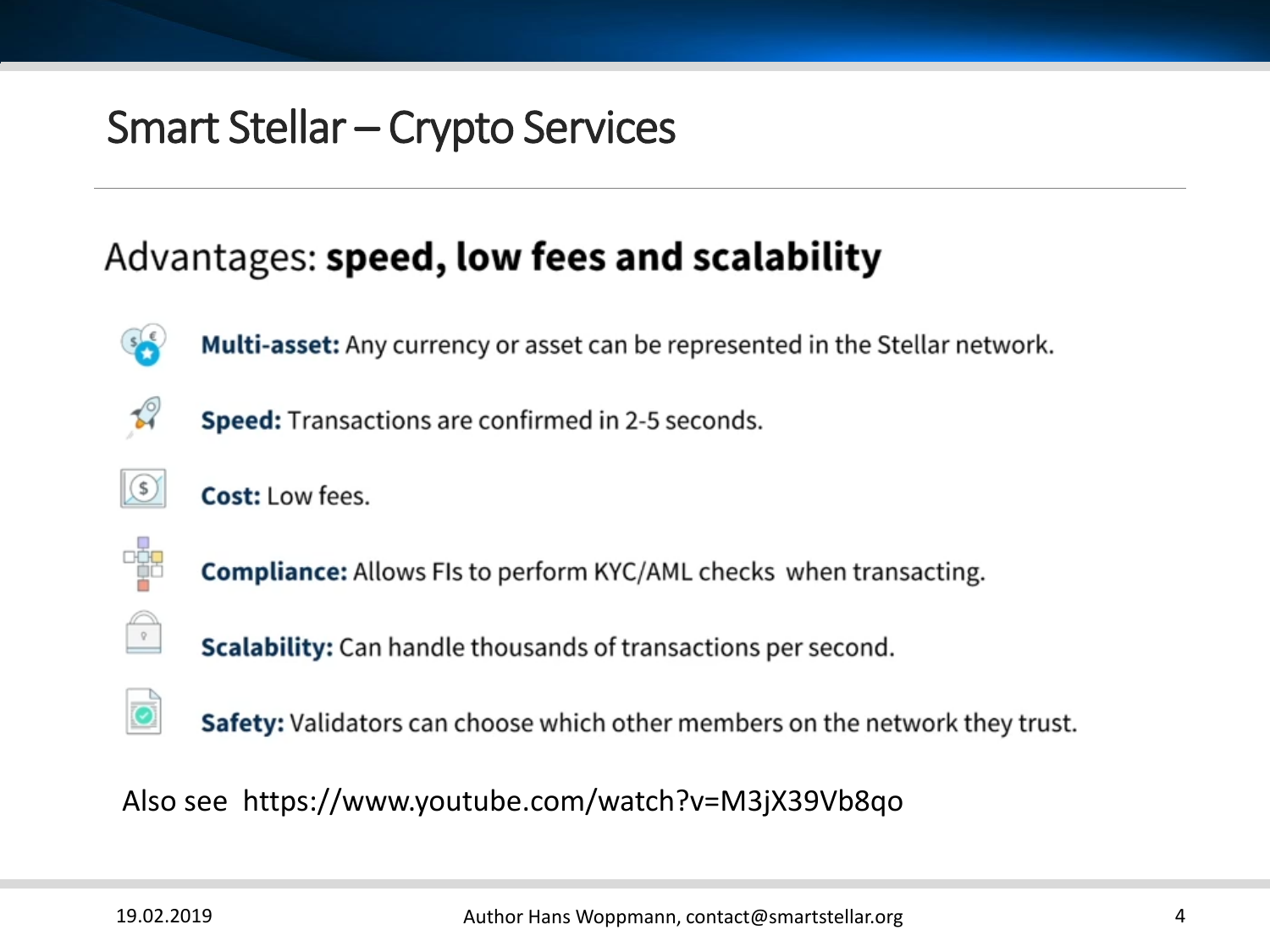### **Background Smart Stellar**

• Smart Stellar is a Crypto Wallet,



- has a focus on blockchain services, smart contracts and
- a strong security approach (secret keys are not transmitted to our server).
- There are no funds held at any time by the application or server.
- See smartstellar.org for a live demo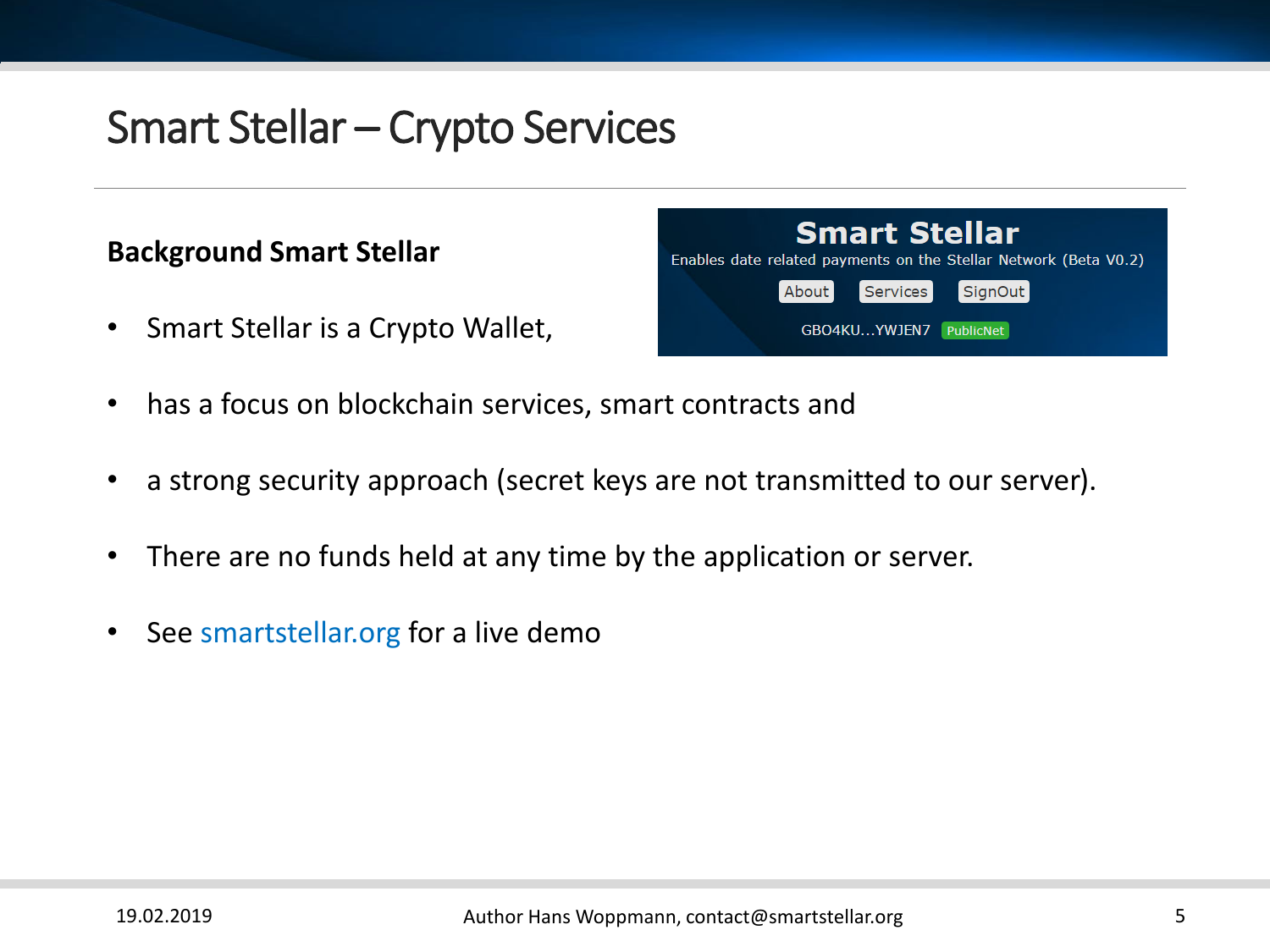

#### **Date Related Payments**

First date related payment implemented in the Stellar eco system.

To enable date related payments a smart contract is created which is presigned and time bound on a certain day.

#### See smartstellar.org for a live demo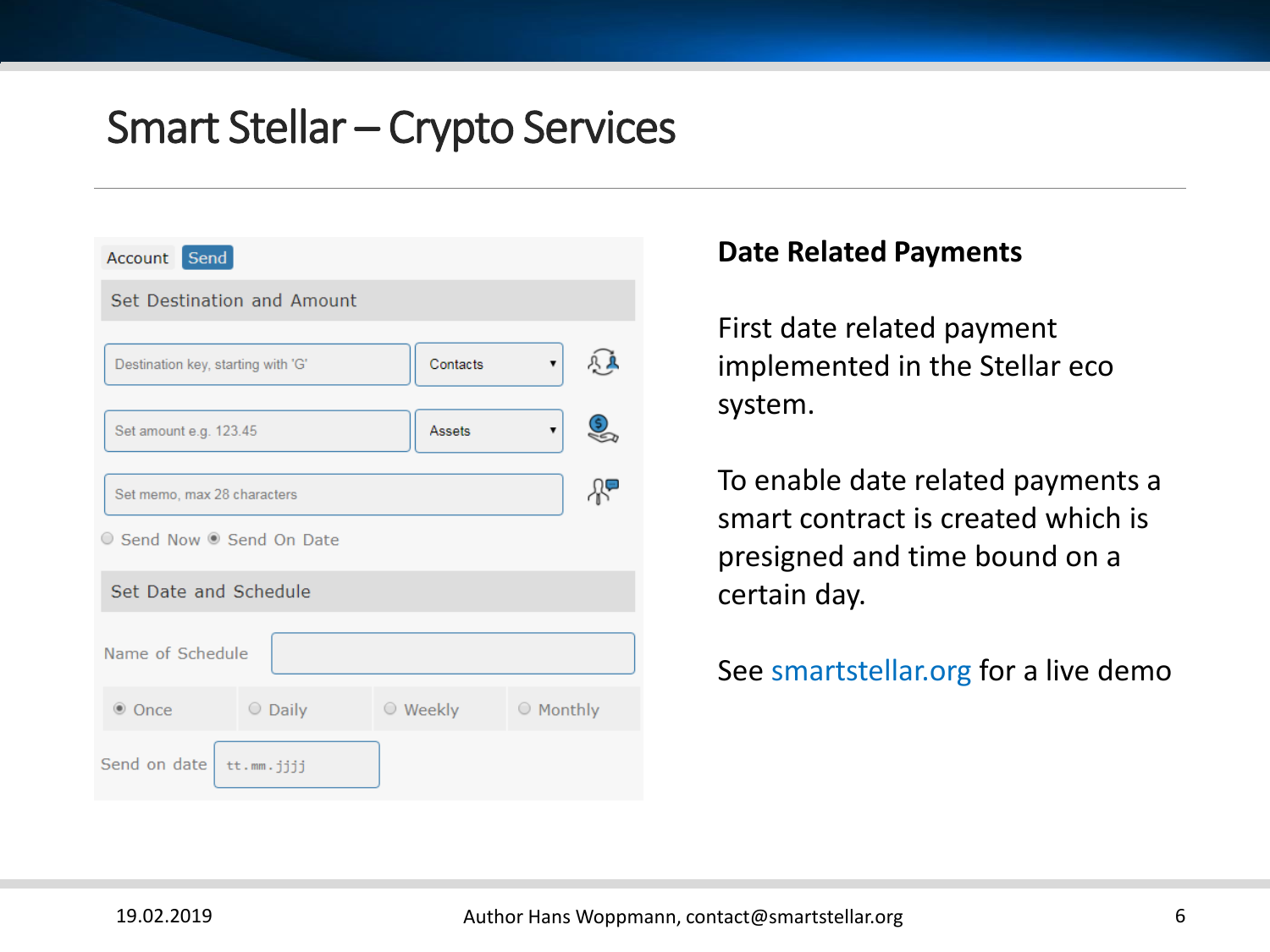| Set Date and Schedule |               |                                                                              |           |  |
|-----------------------|---------------|------------------------------------------------------------------------------|-----------|--|
| Name of Schedule      |               |                                                                              |           |  |
| $\circ$ Once          | $\circ$ Daily | $\bullet$ Weekly                                                             | ○ Monthly |  |
|                       |               | $\Box$ Mon $\Box$ Tue $\Box$ Wed $\Box$ Thu $\Box$ Fri $\Box$ Sat $\Box$ Sun |           |  |
| <b>Start Date</b>     | tt.mm.jjjj    |                                                                              |           |  |
| Number of Payments    | (max 12)      |                                                                              |           |  |
| <b>Review</b>         |               |                                                                              |           |  |

### **Reccurring Payments**

As know from other applications like Outlook it is possible to set recurring payments.

#### See smartstellar.org for a live demo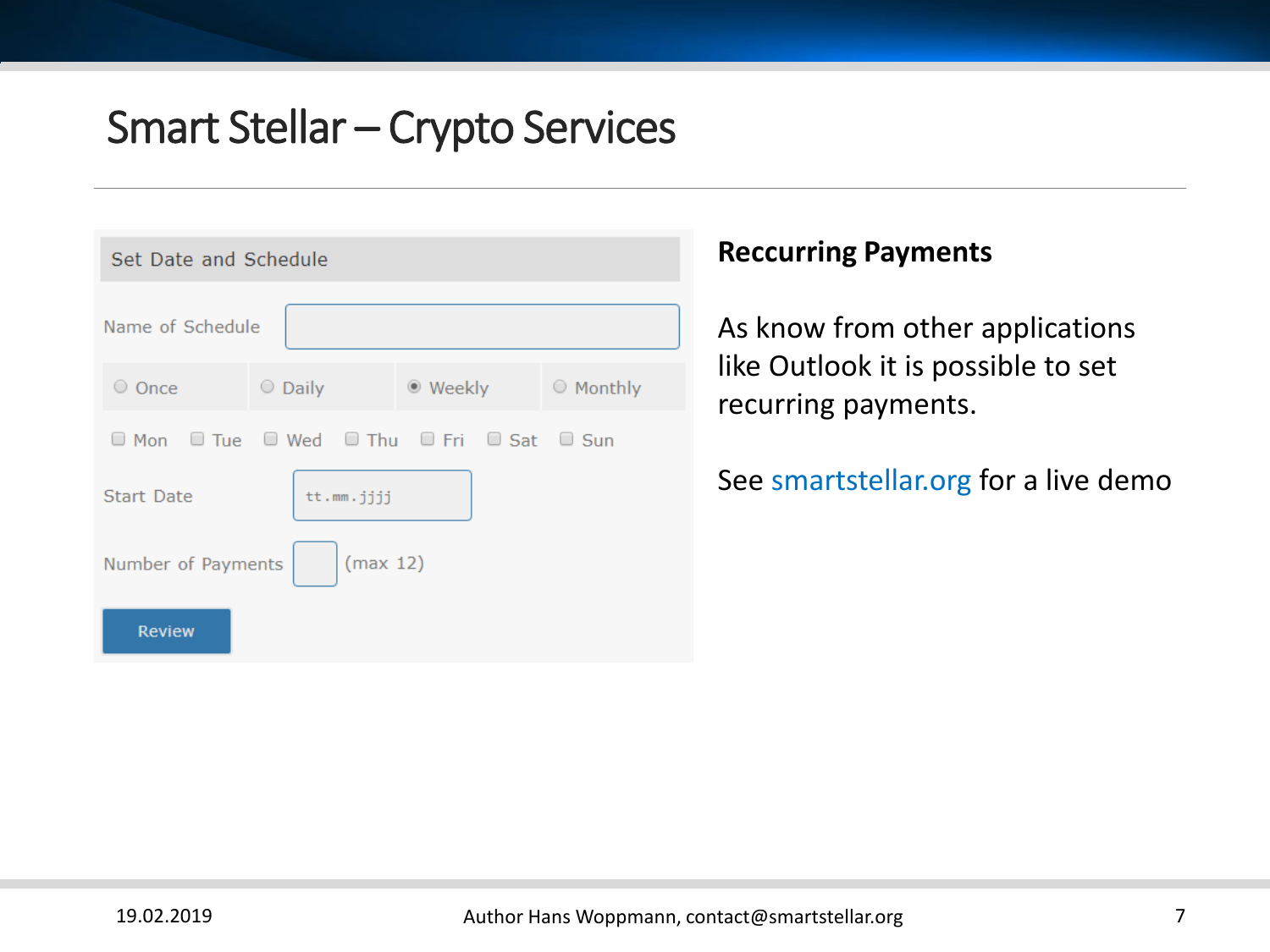Account Send

#### Balance History Schedule Assets Contacts

| 1 XLM per week<br>11.12.2018 GDVC5I                                                                                                                                                                                                                                                                                                                                                                                                                | 1 XLM<br>นี้∌ ≡ิ<br>1 of 12 |  |
|----------------------------------------------------------------------------------------------------------------------------------------------------------------------------------------------------------------------------------------------------------------------------------------------------------------------------------------------------------------------------------------------------------------------------------------------------|-----------------------------|--|
| 11.12.2018<br>XDR: AAAesH<br>Ľà<br>18.12.2018<br>XDR: AAAeUD<br>Ľà<br>25.12.2018<br>XDR: AAAOgG<br>Ľà<br>01.01.2019<br>XDR: AAANoM<br>Ľà<br>08.01.2019<br>XDR: AAAHQN<br>Ľà<br>15.01.2019<br>XDR: AAAucO<br>Ľà<br>22.01.2019<br>XDR: AAAfwG<br>Ľà<br>29.01.2019<br>XDR: AAAZYP<br>Ľà<br>05.02.2019<br>XDR: AAA2EE<br>Ľà<br>12.02.2019<br>XDR: AAASwH<br>Ľà<br>19.02.2019<br>XDR: AAAxkM<br>Ľà<br>26.02.2019<br>XDR: AAARgJ<br>Delete Open Payments |                             |  |

#### **Schedule Management**

Reccurring Payments are organized in schedules. State and time of submission is displayed in one view.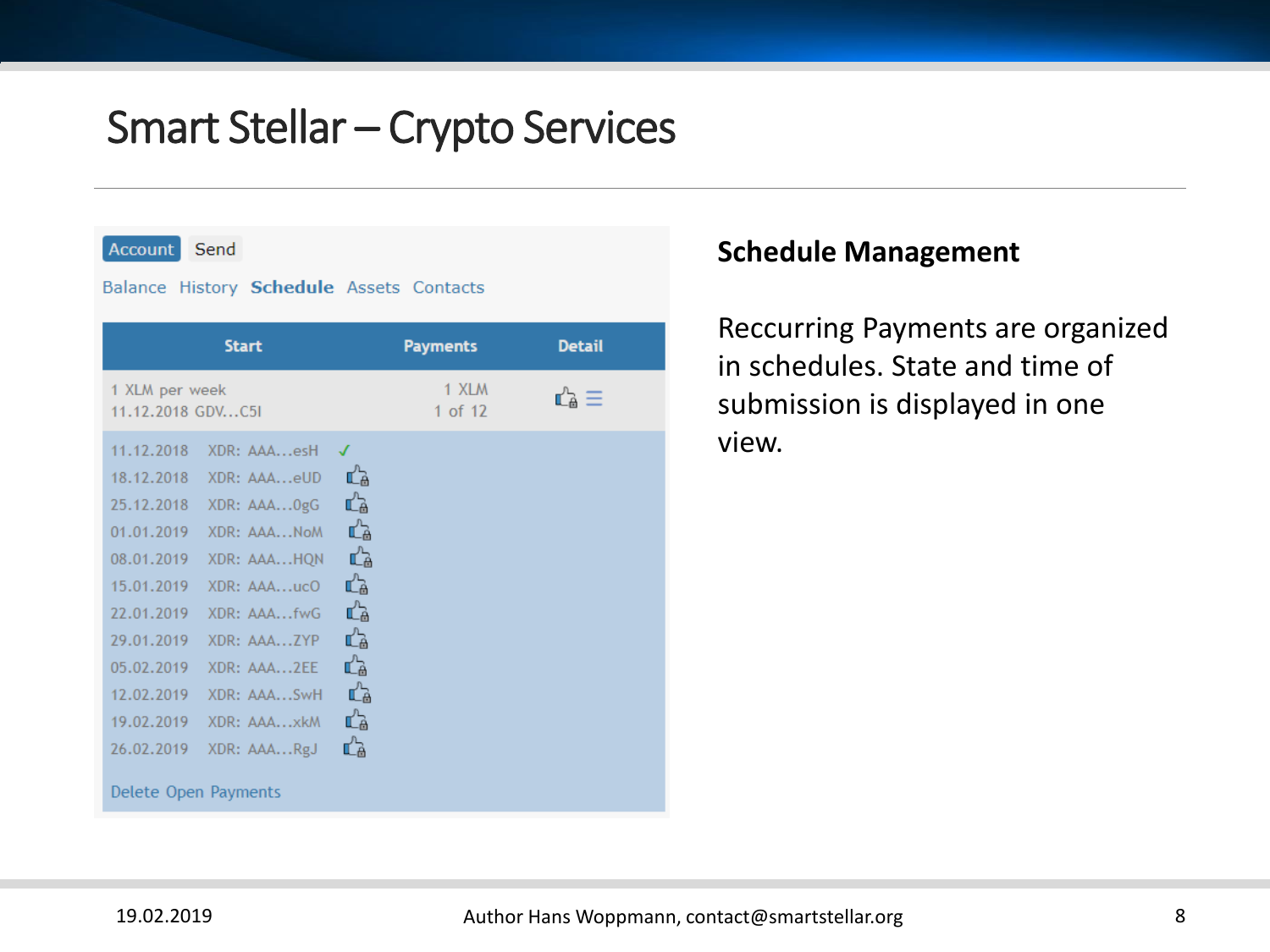#### **Asset Vouchers**

Vouchers on XLm or any other asset can be created and distributed by email. In case the user has no valid Stellar account, the account is created together with the redemption of the voucher.



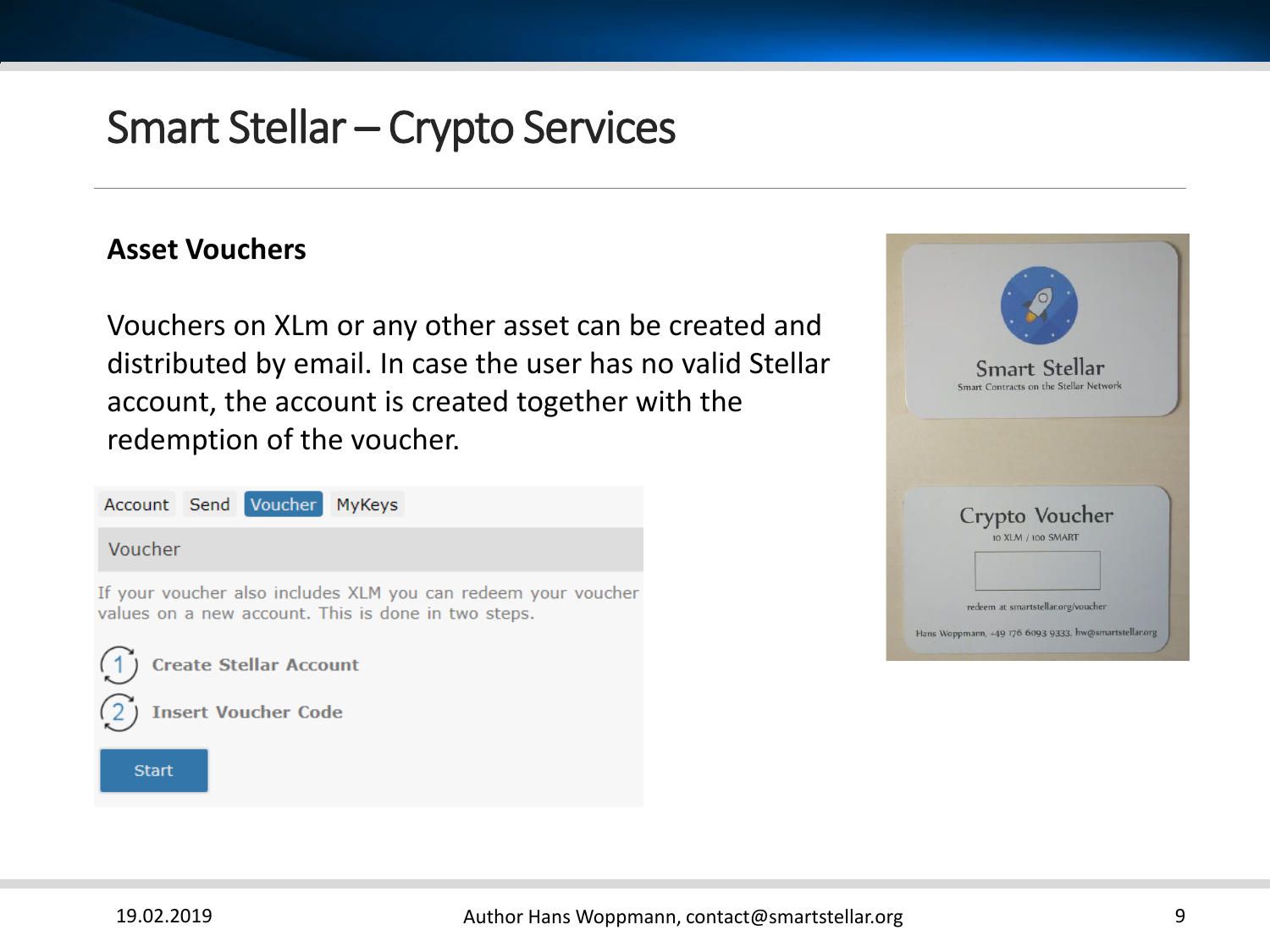#### **Voucher Redemtion in 2 Steps**

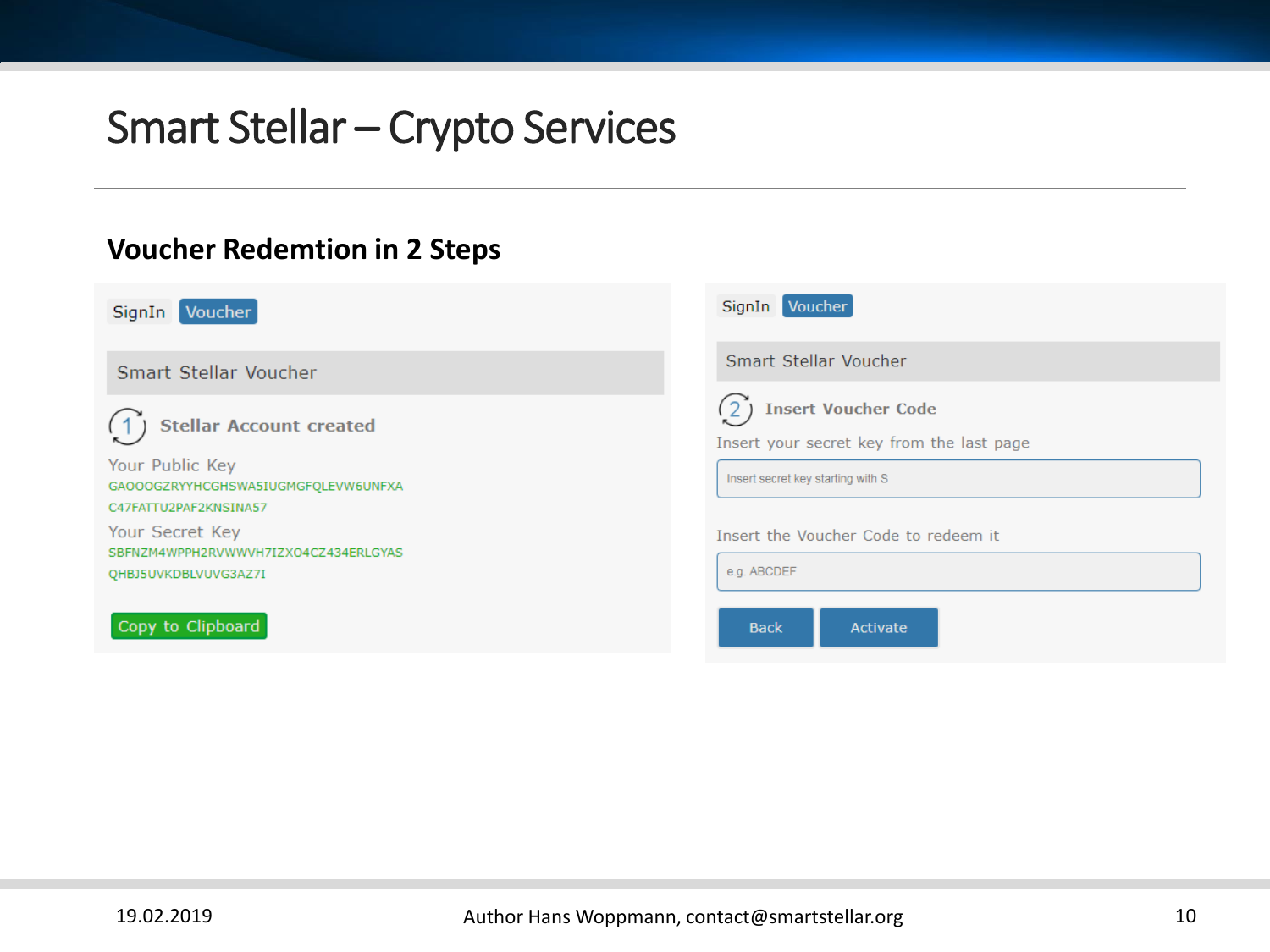| <b>Upload</b> Paylists |                                                                    |
|------------------------|--------------------------------------------------------------------|
|                        | <b>Upload</b>                                                      |
| Name of paylist        |                                                                    |
| Upload this file       | Datei auswählen<br>Keine ausgewählt                                |
| CSV line format:       | Dest-Adr, Name, Text-Note, Amount, Asset, Issuer, Date of payment; |
| Check & Save           |                                                                    |

#### **Upload Paylists**

|               | <b>Paylists</b> |                       |             |
|---------------|-----------------|-----------------------|-------------|
| Name          | Upload          | Queue                 | Sent        |
| Dividend (16) | ∣√              | $\mathbb{C}_\oplus$ 4 | $\sqrt{12}$ |
| Employees (6) |                 | $\mathbb{C}_\oplus$ 2 | $\sqrt{4}$  |

### **MultiSend – 1) Upload**

Enables multiple payments to specific destinations and dates.

Easy upload by CSV-File.

**MultiSend – 2) Paylist**

Manage your payments in paylists and always know which payments are already done or open.